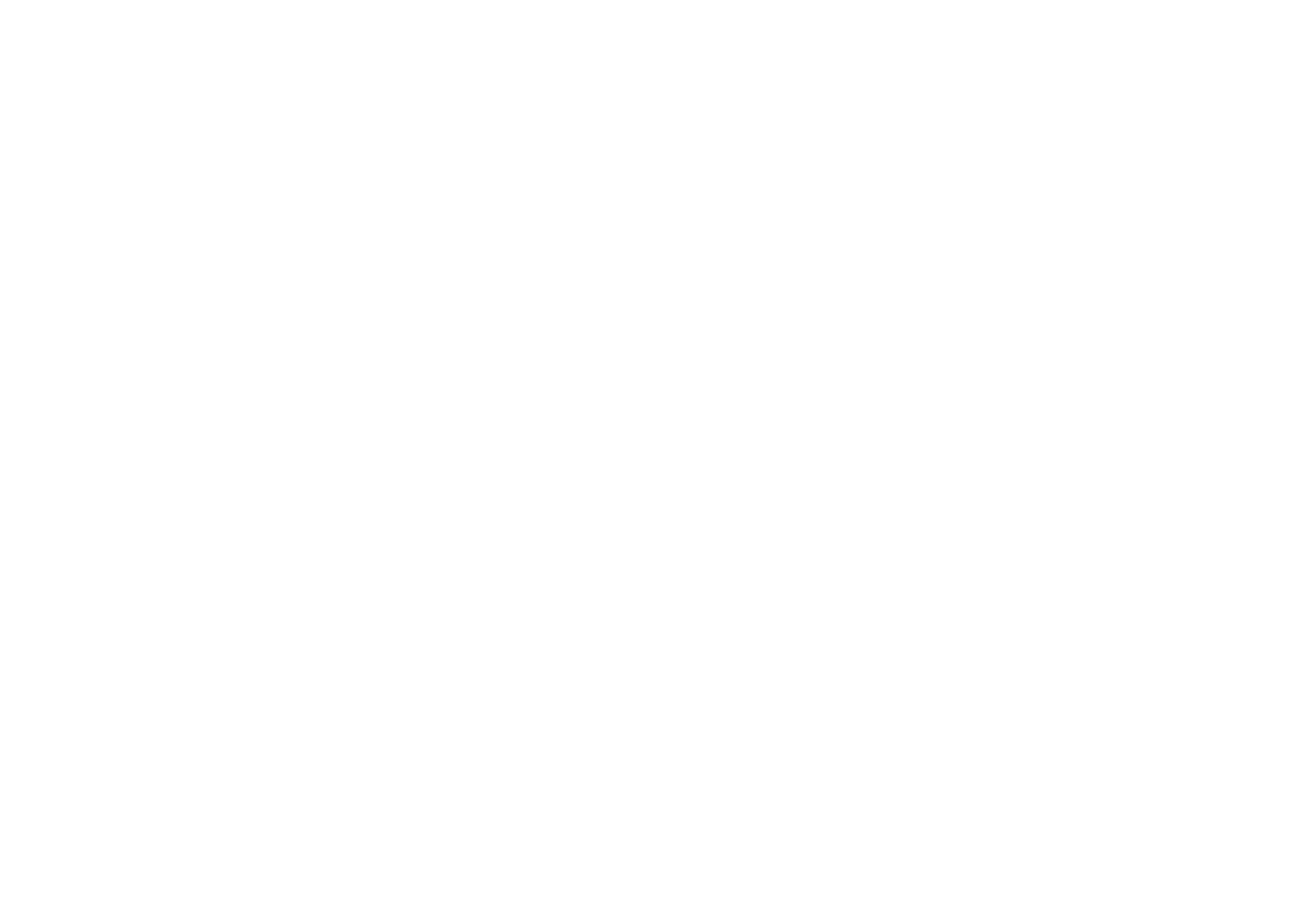| Day 2 - 15 February 2022            |              |     |                                                                                                 |                  |                                                            |                           |        |                                            |                                                                                            |        |                         |                |  |  |  |  |
|-------------------------------------|--------------|-----|-------------------------------------------------------------------------------------------------|------------------|------------------------------------------------------------|---------------------------|--------|--------------------------------------------|--------------------------------------------------------------------------------------------|--------|-------------------------|----------------|--|--|--|--|
|                                     | MIDANPIRG/19 |     |                                                                                                 |                  |                                                            |                           |        |                                            | RASG-MID/9                                                                                 |        |                         |                |  |  |  |  |
| Session                             | WP/PPT       | AI  | Title, topic                                                                                    | Timing           | Presented by                                               | Related<br>IPs            | WP/PPT | AI                                         | Title, topic                                                                               | Timing | Presented by            | Related<br>IPs |  |  |  |  |
| <b>Session 1</b>                    | PPT/33       | 5.1 | Global Air Navigation developments                                                              | 35               | Secretariat<br>Elie                                        |                           | WP/22  | 4.2                                        | Follow-up on the RASG-MID/8 Conclusions and Decisions                                      | 10     | Secretariat<br>Mashhor  |                |  |  |  |  |
|                                     | WP/34        | 5.2 | Follow-up on MIDANPIRG/18 Conclusions and Decisions                                             | 10               | Secretariat<br>Muna                                        |                           | WP/25  | 4.4                                        | Outcomes of the SEIG/3 meeting                                                             | 30     | Secretariat<br>Chakib   |                |  |  |  |  |
|                                     | WP/35        | 5.3 | MID Region Air NavigationReport-2021                                                            | 30 min           | Secretariat<br>Muna                                        |                           | WP/28  | 4.6                                        | Outcomes of the AIIG/1 meeting                                                             | 30     | Secretariat<br>Chakib   |                |  |  |  |  |
| $09:00 - 10:30$                     | PPT/36       | 5.3 | MID Region Air Navigation priorities and targets                                                |                  | Secretariat<br>Muna                                        |                           | PPT/29 | 4.6                                        | Safety study "Detecting Errors of Takeoff Performance<br>calculations past TOGA selection" | 15     | Saudi Arabia<br>AIG/AIB |                |  |  |  |  |
|                                     | WP/37        | 5.4 | Digital Datasets planning and implementation                                                    | $10 \text{ min}$ | Secretariat<br>Radhouan                                    | 9                         |        |                                            |                                                                                            |        |                         |                |  |  |  |  |
|                                     | WP/38        | 5.4 | <b>MIDAD</b> Project                                                                            | $10 \text{ min}$ | Secretariat<br>Radhouan                                    |                           |        |                                            |                                                                                            |        |                         |                |  |  |  |  |
| <b>Break (30 minutes)</b>           |              |     |                                                                                                 |                  |                                                            |                           |        |                                            |                                                                                            |        |                         |                |  |  |  |  |
| <b>Session 2</b><br>$11:00 - 12:30$ | WP/39        | 5.4 | MID Region AIM Implementation Roadmap                                                           | 10               | Secretariat<br>Radhouan                                    |                           | WP/20  | 4.1                                        | Global Aviation Safety developments                                                        | 60     | Secretariat<br>Marty    |                |  |  |  |  |
|                                     | WP/40        | 5.4 | NOTAM issues/proliferation                                                                      | 15               | Secretariat<br>Radhouan                                    |                           | PPT/21 | 4.1<br>Global Aviation Safety developments |                                                                                            |        | Secretariat<br>Marty    |                |  |  |  |  |
|                                     | WP/41        | 5.5 | Status of PBN Implementation in the MID Region                                                  | 15               | Secretariat<br>Radhouan                                    |                           | WP/26  | 4.5<br><b>AGA-AOP Safety Matters</b>       |                                                                                            |        | Secretariat<br>Iheb     |                |  |  |  |  |
|                                     | WP/42        | 5.5 | Progress Report on the establishment of the MID FPP and<br>outcomes of the MID FPP SC/1 meeting | 10               | Secretariat<br>Radhouan/<br>Amireh                         |                           | WP/27  | 4.5                                        | Aerodromes Safety Dashboard                                                                | 15     | Secretariat<br>Iheb     |                |  |  |  |  |
|                                     | WP/44        | 5.7 | <b>MID ATS Route Network Table</b>                                                              | 30               | Secretariat<br>Kaveh                                       |                           |        |                                            |                                                                                            |        |                         |                |  |  |  |  |
|                                     | WP/47        | 5.7 | MID Region ATM Contingency Plan                                                                 | 10               | Secretariat<br>Amireh                                      |                           |        |                                            |                                                                                            |        |                         |                |  |  |  |  |
|                                     |              |     |                                                                                                 |                  |                                                            | <b>Break (30 minutes)</b> |        |                                            |                                                                                            |        |                         |                |  |  |  |  |
|                                     | WP/48        | 5.7 | CMC/FUA                                                                                         | 15               | Secretariat<br>Amireh                                      |                           | WP/23  | 4.3                                        | Outcomes of the ASRG/3 meeting                                                             | 40     | Secretariat<br>Chakib   |                |  |  |  |  |
|                                     | WP/49        | 5.7 | <b>HLAC</b>                                                                                     | 10               | Secretariat<br>Amireh                                      |                           | PPT/24 | 4.3                                        | 10th MID ASR                                                                               |        | Secretariat<br>Chakib   |                |  |  |  |  |
|                                     | WP/63        | 5.7 | New ACC and ATM Projects                                                                        | 10               | Bahrain                                                    |                           | WP/67  | 4.9                                        | Certification and Authorization of Water Aerodromes                                        | 15     | Suaid Arabia            |                |  |  |  |  |
| <b>Session 3</b><br>$13:15 - 15:00$ | WP/50        | 5.7 | <b>Usage of ATC Simulators</b>                                                                  | 15               | UAE/<br>Seretariat<br>Amireh                               |                           | WP/68  | 4.9                                        | Development of Regional Rotocraft/Heliocopter Workgroup<br>(RWG-MID)                       | 15     | Saudi Arabia            |                |  |  |  |  |
|                                     | WP/45        | 5.7 | MID ATFM Implementation                                                                         | 10               | Secretariat<br>Amireh                                      | $\tau$                    |        |                                            |                                                                                            |        |                         |                |  |  |  |  |
|                                     | WP/46        | 5.7 | FWC2022                                                                                         | 20               | Secretariat<br>Amireh<br><b>FWC 2022</b><br>TF Chairperson |                           |        |                                            |                                                                                            |        |                         |                |  |  |  |  |
|                                     |              |     |                                                                                                 |                  |                                                            | End Day 2                 |        |                                            |                                                                                            |        |                         |                |  |  |  |  |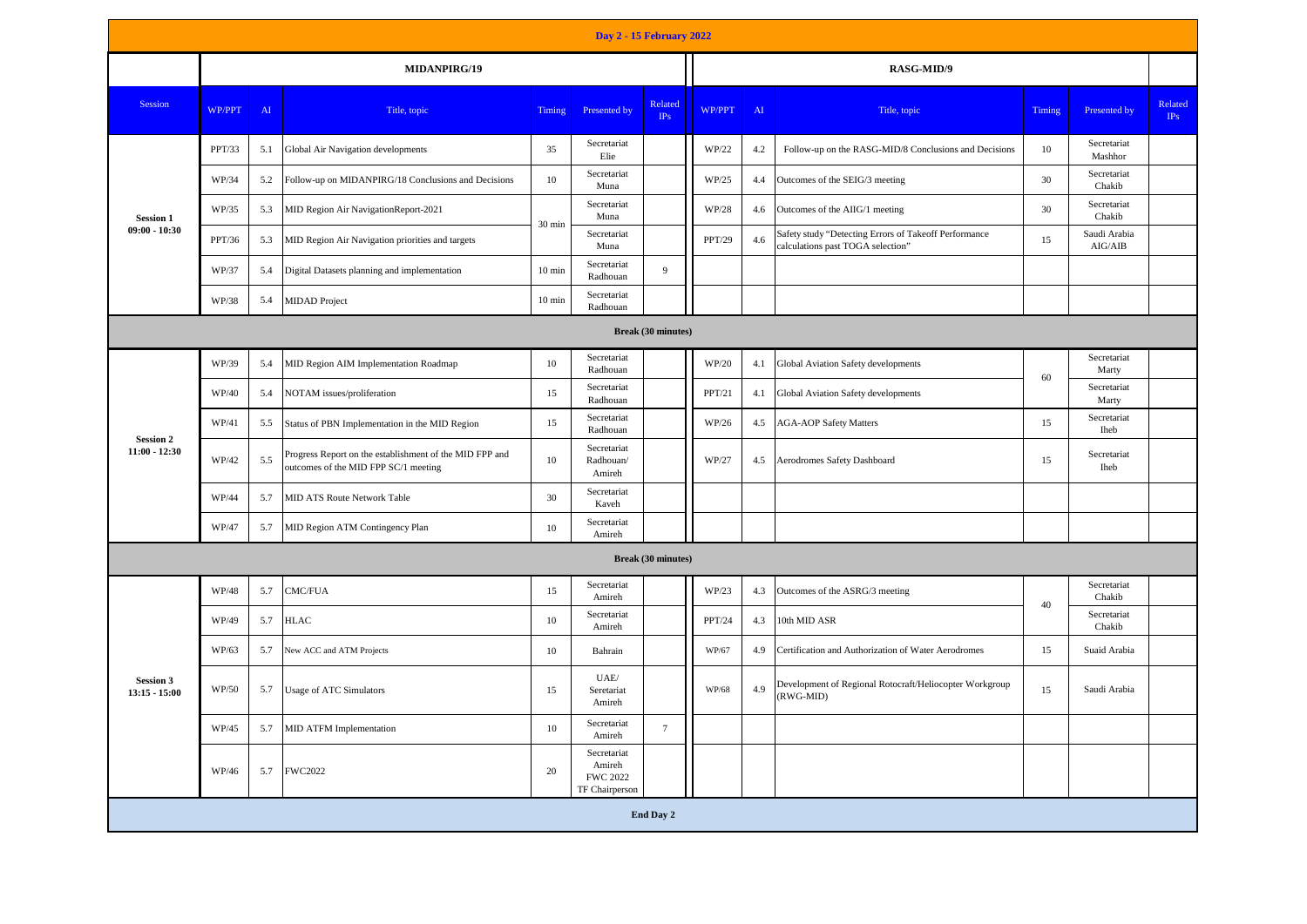| Day 3 - 16 February 2022            |              |            |                                                                                            |                           |                            |                           |        |               |                                                                 |    |                        |                |  |  |  |
|-------------------------------------|--------------|------------|--------------------------------------------------------------------------------------------|---------------------------|----------------------------|---------------------------|--------|---------------|-----------------------------------------------------------------|----|------------------------|----------------|--|--|--|
|                                     | MIDANPIRG/19 |            |                                                                                            |                           |                            |                           |        |               | RASG-MID/9                                                      |    |                        |                |  |  |  |
| Session                             | WP/PPT       | ${\rm AI}$ | Title, topic                                                                               |                           | Presented by               | Related<br>IPs            | WP/PPT | $\mathbf{AI}$ | Title, topic                                                    |    | Presented by           | Related<br>IPs |  |  |  |
|                                     | WP/53        | 5.8        | <b>Communication Matters</b>                                                               | 15                        | Secretariat<br>Muna        |                           | WP/30  | 4.7           | RASG-MID Working Arrangements and Election of<br>Chairpersons   | 20 | Secretariat<br>Mashhor |                |  |  |  |
|                                     | WP/52        | 5.8        | Frequency Management to be presented with WP62                                             |                           | Secretariat<br>Muna        |                           | WP/31  | 4.8           | Fourth Edition of the RASG-MID Procedural Handbook              | 20 | Secretariat<br>Mashhor |                |  |  |  |
| <b>Session 1</b><br>$09:00 - 10:30$ | WP/62        | 5.8        | G-5 Interference to Aircraft Radio Altimeters                                              | 60                        | <b>IATA</b>                |                           | WP/32  | 4.9           | Future Work Programme including 5th MID Region Safety<br>Summit | 20 | Secretariat<br>Mashhor |                |  |  |  |
|                                     | WP/71        | 5.8        | Protecting Radio Altimeter Operatios Electromagnetic<br>Compatibility (EMC) related to 5G  |                           | Saudi Arabia               |                           |        |               |                                                                 |    |                        |                |  |  |  |
|                                     | WP/65        | 5.8        | Use of Wireless Links for Navigational Aids Montoring and<br>Transfer of Surveillance Data |                           | Saudi Arabia               |                           |        |               |                                                                 |    |                        |                |  |  |  |
|                                     | WP/54        | 5.8        | ANS Cyber Security                                                                         | 15                        | Secretariat<br>Muna        |                           |        |               |                                                                 |    |                        |                |  |  |  |
|                                     |              |            |                                                                                            | <b>Break (30 minutes)</b> |                            |                           |        |               |                                                                 |    |                        |                |  |  |  |
|                                     | WP/43        | 5.6        | <b>AGA-AOP Air Navigation Matters</b>                                                      | 15                        | Secretariat<br><b>Iheb</b> |                           |        |               |                                                                 |    |                        |                |  |  |  |
|                                     | WP/51        | 5.7        | <b>SAR</b> Implementation issues                                                           | 10                        | Secretariat<br>Amireh      |                           |        |               |                                                                 |    |                        |                |  |  |  |
|                                     | WP/64        | 5.7        | <b>Bahrain SAR</b>                                                                         | 10                        | Bahrain                    |                           |        |               |                                                                 |    |                        |                |  |  |  |
| <b>Session 2</b><br>$11:00 - 12:30$ | WP/70        | 5.7        | ATM SAR FPS                                                                                | 10                        | Saudi Arabia               |                           |        |               |                                                                 |    |                        |                |  |  |  |
|                                     | WP/55        | 5.8        | ADS-B Implementation                                                                       | 15                        | Secretariat<br>Muna        |                           |        |               |                                                                 |    |                        |                |  |  |  |
|                                     | WP/73        | 5.8        | Imlementation of ADS-B                                                                     | 10                        | Saudi Arabia               |                           |        |               |                                                                 |    |                        |                |  |  |  |
|                                     | WP/72        | 5.8        | ADS-B Privacy - Possible Solutions                                                         | 10                        | Saudi Arabia               |                           |        |               |                                                                 |    |                        |                |  |  |  |
|                                     |              |            |                                                                                            |                           |                            | <b>Break (30 minutes)</b> |        |               |                                                                 |    |                        |                |  |  |  |
|                                     | MIDANPIRG/19 |            |                                                                                            |                           |                            |                           |        |               |                                                                 |    |                        |                |  |  |  |
|                                     | WP/56        | 5.9        | MET Implementation issues                                                                  | 15                        | Secretariat<br>Chris       |                           |        |               |                                                                 |    |                        |                |  |  |  |
|                                     | WP/57        | 5.1        | MID Air Navigation Deficiencies Status                                                     | 15                        | Secretariat<br>Kaveh       |                           |        |               |                                                                 |    |                        |                |  |  |  |
| <b>Session 3</b><br>$13:15 - 15:00$ | WP/58        | 5.1        | MID Air Navigation Deficiencies Management Process                                         | 15                        | Secretariat<br>Iheb        |                           |        |               |                                                                 |    |                        |                |  |  |  |
|                                     | WP/59        | 5.11       | MIDANPIRG Working Arrangements and Election of<br>Chairpersons                             | 20                        | Secretariat<br>Muna        |                           |        |               |                                                                 |    |                        |                |  |  |  |
|                                     | WP/60        | 5.12       | MIDANPIRG Procedural Handbook                                                              | 20                        | Secretariat<br>Kaveh       |                           |        |               |                                                                 |    |                        |                |  |  |  |
|                                     | WP/61        | 5.13       | Future Work Programme                                                                      | 5                         | Secretariat<br>Muna        |                           |        |               |                                                                 |    |                        |                |  |  |  |
|                                     |              |            |                                                                                            |                           |                            | End Day 3                 |        |               |                                                                 |    |                        |                |  |  |  |